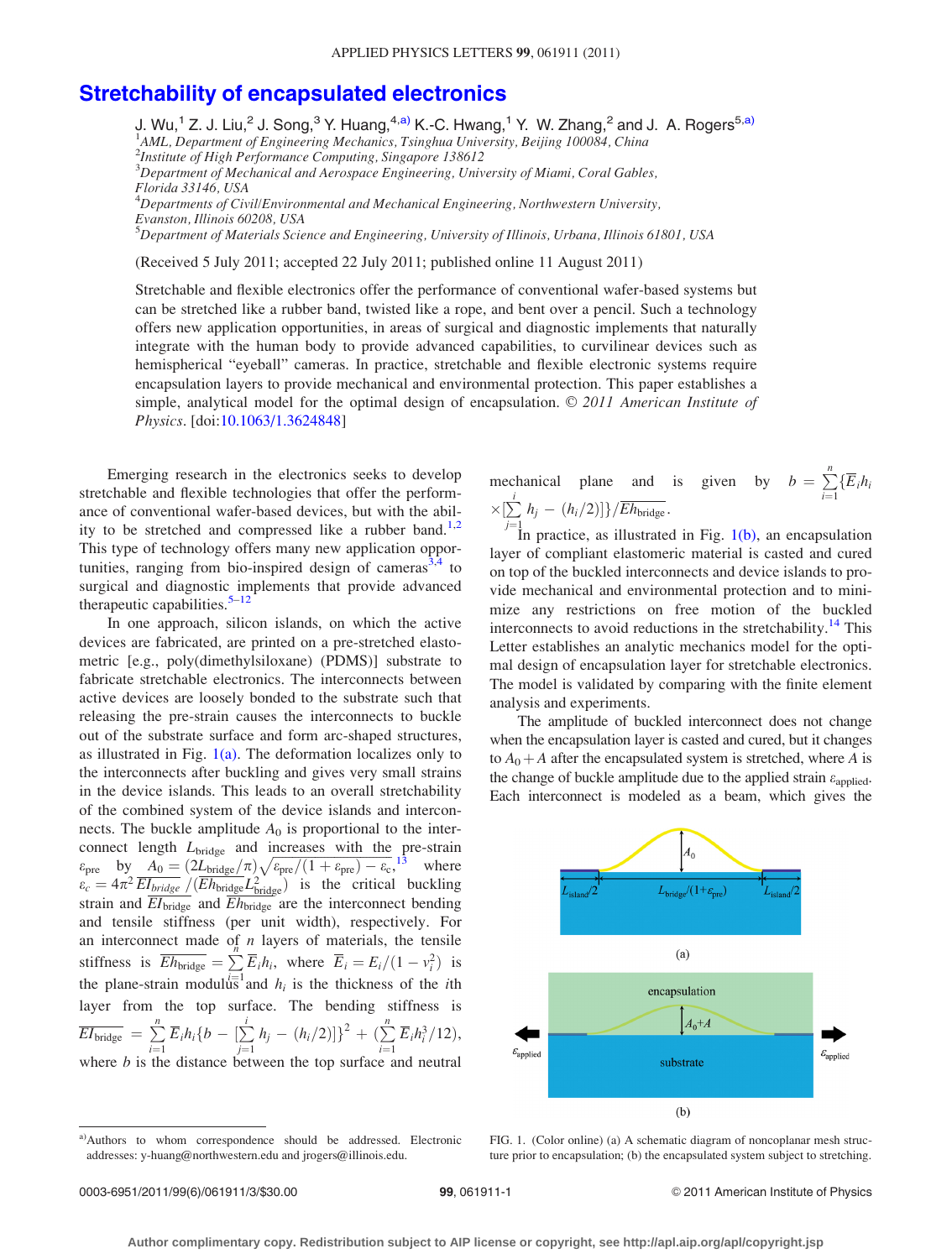bending energy  $U_{\text{bending}} = (\pi^4 \overline{EI_{\text{bridge}}}/\overline{L_{\text{bridge}}^3})(A_0 + A)^2$ .<sup>[13](#page-2-0)</sup> The membrane strain in the interconnect is<sup>1</sup>

$$
\varepsilon_{\text{membrane}} = \frac{\pi^2}{4L_{\text{bridge}}^2} (A_0 + A)^2 + \frac{\varepsilon_{\text{applied}} - \varepsilon_{\text{pre}}}{1 + \varepsilon_{\text{pre}}},\qquad(1)
$$

where the term  $\pi^2 (A_0 + A)^2 / (4L_{bridge}^2)$  represents the contribution to the membrane strain from the finite rotation. Equation [\(1\)](#page-2-0) gives the membrane energy in each interconnect  $U_{\text{membrane}} = (\overline{E}h_{\text{bridge}}/L_{\text{bridge}}/2)\varepsilon_{\text{membrane}}^2$ . Without the encapsulation layer and applied strain,  $A = 0$  and  $\varepsilon_{applied} = 0$ , the amplitude  $A_0 = (2L_{bridge}/\pi)\sqrt{\epsilon_{pre}/(1+\epsilon_{pre})-\epsilon_c}$  obtained from prior studies<sup>[13](#page-2-0)</sup> gives the membrane strain  $\varepsilon_{\text{membrane}} = -\varepsilon_{\text{c}}.$ 

The substrate and encapsulation layers are much thicker than the interconnects and device islands. Deformation of substrate and encapsulation layer is two-dimensional, being sinusoidal and exponential decay in the directions parallel and normal to the interconnects, respectively.<sup>[15](#page-2-0)</sup> They are modeled as semi-infinite solids subject to the normal displacement on their surfaces  $w = (A/2)[1 + \cos(2\pi X/L_{bridge})]$  for  $|X| \le L_{bridge})/2$  due to buckling of the interconnects. For surfaces in contact with the device islands of size  $L_{\text{island}}$ , the normal displacement is  $w = 0$  for  $L_{bridge}/2 \leq |X|$  $\leq$  (L<sub>island</sub> + L<sub>bridge</sub>)/2 since the device islands have negligible deformation as compared to the buckled interconnects. The normal displacement is periodic with the period  $L<sub>island</sub> + L<sub>bridge</sub>$  and can be expressed as the Fourier series  $w = A$  $\left\{a_0/2+\sum_{n=1}^\infty\right\}$  $l=1$  $a_1\mathrm{cos}[2l\pi X/(L_\mathrm{island}+L_\mathrm{bridge})]\bigg\}$ where the coefficients depend only on the interconnect line fraction  $c = L_{bridge}/(L_{island} + L_{bridge})$  and are given by  $a_l = [(1 - c^2 l^2)l\pi]^{-1} \sin(c l\pi)$  (which includes  $a_0 = c$ ). The strain energy over each period for a semi-infinite solid subject to the above normal displacement is  $(\pi/4)\overline{E}A^2\sum_{n=1}^{\infty}$  $l=1$  $la_l^2$ ,  $\frac{15}{15}$  $\frac{15}{15}$  $\frac{15}{15}$  where  $\overline{E}$  is the plane-strain modulus. The strain energy in the substrate and encapsulation layer (over the period  $L_{\text{island}} + L_{\text{bridge}})$  is  $U_{\text{substrate}+\text{encapsulation}} = (\pi/4)(\bar{E}_{\text{substrate}})$  $+ \bar{E}_{\text{encapsulation}} A^2 \Sigma_{l=1}^{\infty} l a_l^2$ , where  $\bar{E}_{\text{substrate}}$  and  $\bar{E}_{\text{encapsulation}}$  are the plane-strain moduli of the substrate and encapsulation layers, respectively.

Minimization of total energy,  $d(U_{\text{bending}} + U_{\text{membrane}})$  $+ U_{\text{substrate}+\text{encapsulation}}/dA = 0$ , gives the following equation for the amplitude A:

$$
\left(\frac{A_0 + A}{L_{bridge}}\right)^3 + \frac{4}{\pi^2} \left(\frac{\varepsilon_{\text{applied}} - \varepsilon_{\text{pre}}}{1 + \varepsilon_{\text{pre}}} + \varepsilon_{\text{c}}\right) \frac{A_0 + A}{L_{bridge}} + \frac{4(\bar{E}_{\text{substrate}} + \bar{E}_{\text{encapsulation}})}{\pi^5 \bar{E} h_{bridge}} \times f \left(\frac{L_{bridge}}{L_{\text{island}} + L_{bridge}}\right) A = 0,
$$
\n(2)

where  $f(c) = \sum_{n=0}^{\infty}$  $l=1$  $l^{-1}(1 - c^2 l^2)^{-2} \sin^2(c l \pi)$  and  $\overline{E}_{\text{encapsulation}}$ 

represents the effect of encapsulation layer against stretching. This cubic equation requires numerical method, but the stretchability of encapsulated system is obtained analytically, as shown in the following.

Near the limit of stretchability, the interconnects become rather flat such that the membrane strain is much larger than the bending strain and dominates in the interconnects. The stretchability is the maximum applied strain when  $\varepsilon_{\text{membrane}}$  in Eq. [\(1\)](#page-2-0) reaches the fracture strain  $\varepsilon_{\text{f}}$  (e.g., 1%) of the interconnects, which gives

$$
A_0 + A = \frac{2L_{\text{bridge}}}{\pi} \sqrt{\frac{\varepsilon_{\text{pre}} - (\varepsilon_{\text{applied}})_{\text{max}}}{1 + \varepsilon_{\text{pre}}} + \varepsilon_{\text{f}}}.
$$
 (3)

Its substitution into Eq. [\(2\)](#page-2-0) then gives analytically the stretchability

$$
\begin{aligned} \left(\varepsilon_{\text{applied}}\right)_{\text{max}} &= \left[1 - \left(1 + \frac{\varepsilon_{\text{f}} + \varepsilon_{\text{c}}}{\lambda}\right)^{-2}\right] \left[\varepsilon_{\text{pre}} - (1 + \varepsilon_{\text{pre}})\varepsilon_{\text{c}}\right] \\ &+ (1 + \varepsilon_{\text{pre}})\left(\varepsilon_{\text{f}} + \varepsilon_{\text{c}}\right). \end{aligned} \tag{4}
$$

It increases with the pre-strain  $\varepsilon_{pre}$  (linearly) and fracture strain  $\varepsilon_f$  and critical buckling strain  $\varepsilon_c$  of the interconnects. It also depends on the elastic moduli of the substrate and encapsulation, length, tensile stiffness, and line fraction of the interconnects via a single combination  $\lambda$  given by

$$
\lambda = \frac{(\overline{E}_{\text{substrate}} + \overline{E}_{\text{encapsulation}})L_{\text{bridge}}}{\pi^3 \overline{E} h_{\text{bridge}}}
$$
  $f\left(\frac{L_{\text{bridge}}}{L_{\text{island}} + L_{\text{bridge}}}\right).$  (5)

The limit  $\lambda = 0$  corresponds to no substrate and encapsulation layer and gives the stretchability  $\varepsilon_{pre} + (1 + \varepsilon_{pre})\varepsilon_f$ .

The maximum curvature near stretchability is  $\kappa$  = max $\left(d^2w/dX^2\right)$  =  $\left(4\pi/L_{bridge}\right)\left[1 + \left(\varepsilon_f + \varepsilon_c\right)/\lambda\right]^{-1}$  $\kappa = \frac{\text{max}(a - w/a\lambda)}{1 + \varepsilon_{\text{pre}}/(1 + \varepsilon_{\text{pre}})} = \frac{(\pi R/D_{\text{bridge}})[1 + (\varepsilon_{\text{f}} + \varepsilon_{\text{c}})/\varepsilon]}{1 + \varepsilon_{\text{pre}}}}$ strain  $\sim$ *kh*<sub>bridge</sub> in the interconnects is much smaller than the membrane strain for the thin interconnects  $h_{\text{bridge}} \ll L_{\text{bridge}}$ .

Figure 2 shows the stretchability  $(\varepsilon_{\text{applied}})_{\text{max}}$  versus the non-dimensional parameter  $\lambda$ . The fracture strain of the interconnects is  $\varepsilon_f = 1\%$ , and pre-strain  $\varepsilon_{pre} = 60\%$ . A representative set of material properties and geometry parame- $ters<sup>14</sup>$  $ters<sup>14</sup>$  $ters<sup>14</sup>$  includes

(1) Device islands: length of device island  $L_{\text{island}} = 236 \ \mu \text{m}$ .



FIG. 2. The stretchability,  $(\varepsilon_{\text{applied}})_{\text{max}}$ , versus the non-dimensional parameter  $\lambda$  for pre-strain  $\varepsilon_{pre} = 60\%$ .

**Author complimentary copy. Redistribution subject to AIP license or copyright, see http://apl.aip.org/apl/copyright.jsp**